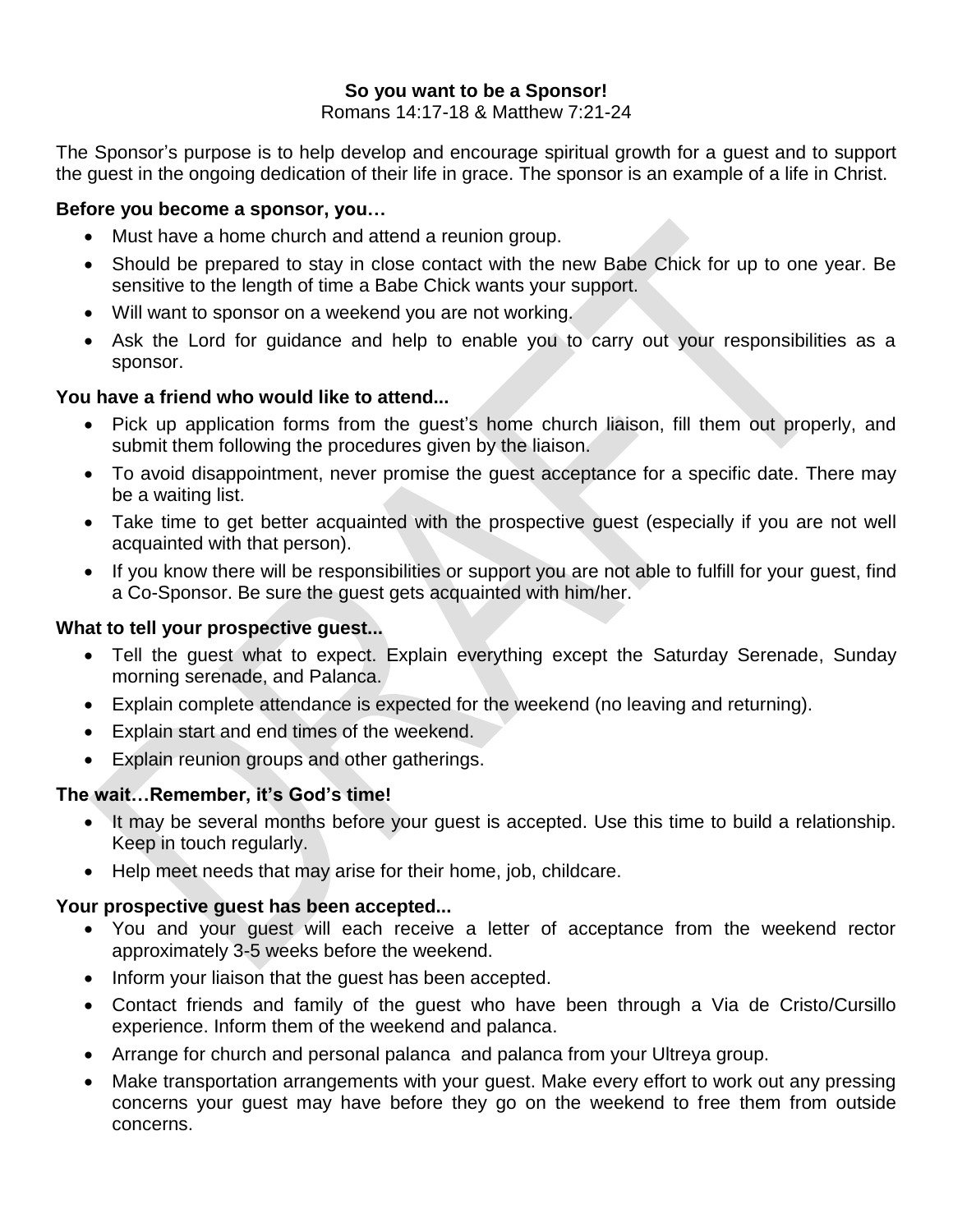Check with your guest a day or two before to answer any last minute questions and to give encouragement.